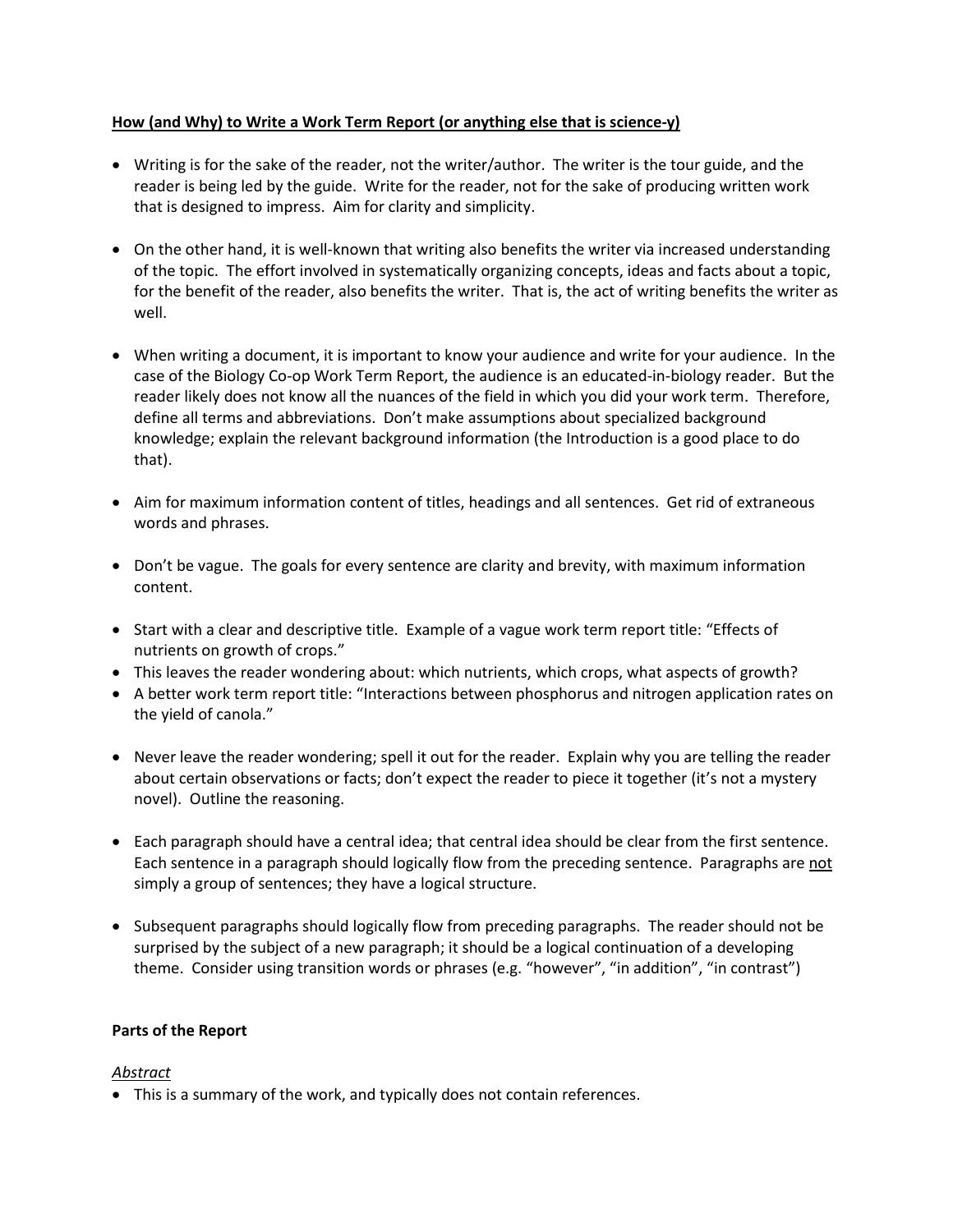- The Abstract is a stand-alone paragraph that provides an overview of the work, without reference to the rest of the document.
- This section briefly states the hypothesis, question or problem being addressed, along with the general approach (methods), major results and major conclusions.

## *Introduction*

- Starts broad, with an overview, and end more narrowly, focused on the work being described.
- Provides the reader with the relevant basckground information.
- Describes the hypotheses being tested, or the purpose of the work. What's the question? What's the goal?
- Often described as an inverted triangle, broad at the top and narrowing to a point:



#### *Materials and Methods*

• Provides enough information for the reader to understand how the work was conducted, and potentially to be able to replicate the work.

### *Results*

- This is more than a listing/description of data. Highlight the important results for the reader. Don't highlight every result or piece of data (important ≠ all). Guide the reader to the important stuff.
- Try to avoid the dreaded phraseology that states what is shown in a figure or table, along the lines of: "The results shown in Figure 1 indicate that phosphorus application rates in excess of 25 kg ha<sup>-1</sup> led to a decrease in canola yield". It's simpler to write that "Phosphorus application rates in excess of 25 kg ha<sup>-1</sup> led to a decrease in canola yield (Fig. 1)."
- Another dreaded phraseology: "The data show that phosphorus application rates in excess of 25 kg ha<sup>-1</sup> led to a decrease in canola yield (Fig. 1)." The first part of that sentence ("the data show") adds no value or meaning to the sentence.
- Don't go into detailed discussions of the results in the Results section; that's the role of the Discussion.

#### *Discussion*

- Places the results in the context of the hypothesis that was being tested, the question being asked, or the purpose of the work.
- Places the results within the context of what is already known about the problem or question from previous work.
- Try to avoid the (yet another) dreaded phraseology of "Chen and Yablonski (2020) found that optimal nitrogen application rates to canola are dependent upon the potassium status of the soil". It's simpler to write: "Optimal nitrogen application rates to canola are dependent upon the potassium status of the soil (Chen & Yablonski 2020)."
- Often described as a triangle sitting on its base: